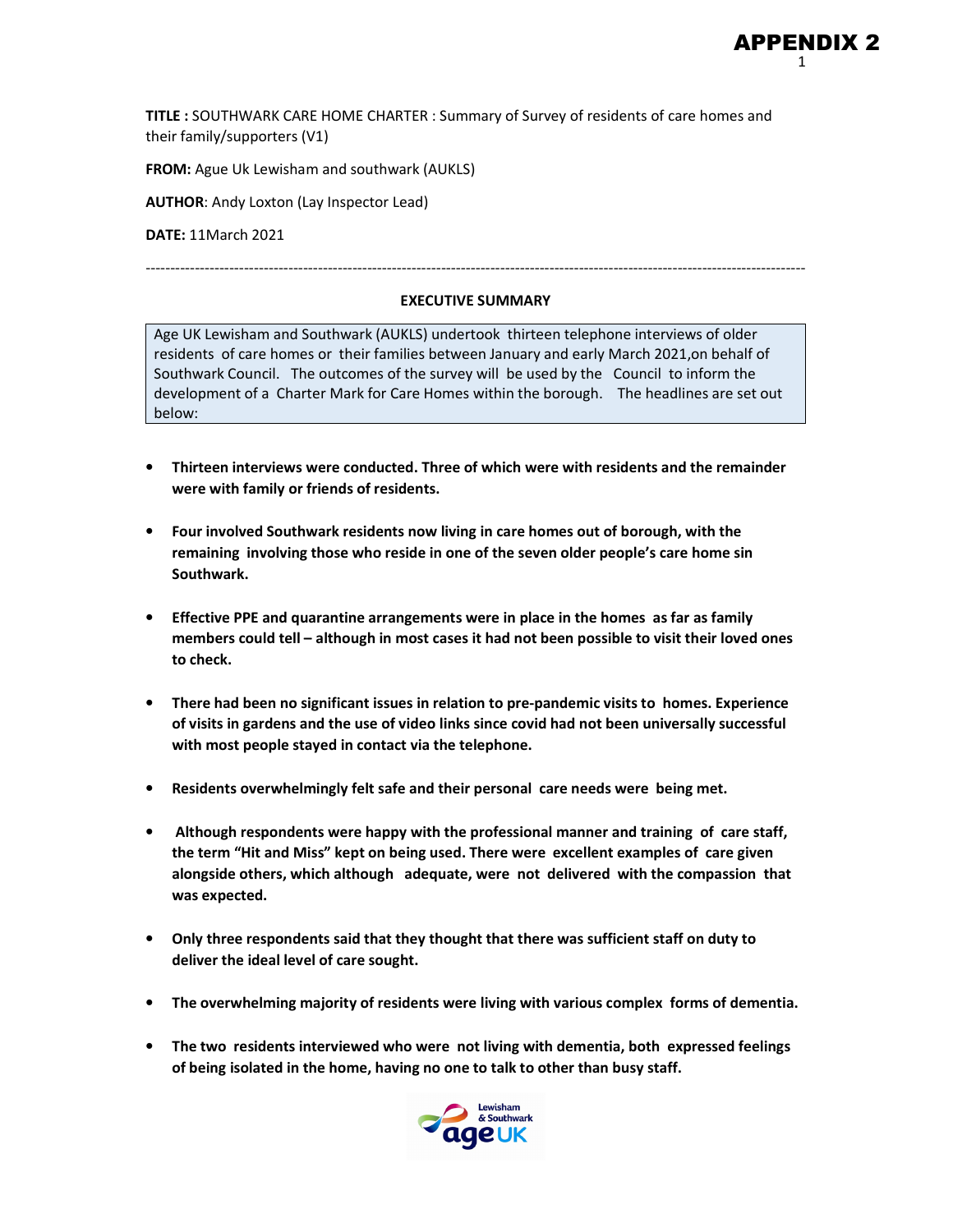- **The area of greatest development opportunity was in relation to activities and social contacts that matched the needs and preferences of individual residents. This related to both prepandemic and conditions since covid measures have been applied to homes.**
- **All respondents were very satisfied with their access to primary care.**

### **1. Approach and Methodology**

The Council had sought the views of residents of care homes and their families/supporters, to inform the development of a Care Home Charter in Southwark. To this end, it launched an on-line engagement /consultation exercise in 2020. Due to the challenges of doing this during the pandemic, response was low. Age UK Lewisham and Southwark (AUKLS) were then asked to undertake a telephone survey on the Council's behalf. Due to the ongoing challenges of the pandemic, the local care homes (as well as social work teams) were unable to disseminate information out to residents and families. Instead AUKLS used its own case records and those of voluntary sector partners to identify respondents.

All the questions from the on-line survey were incorporated into a questionnaire, with the addition of questions that either gave more context to the responses, or facilitated a free-flowing conversation on the telephone. The on-line survey did have a number of duplicate questions (For example in relation to activities), which remained within the telephone survey in order to allow for comparative responses to those made on line. The questions asked and guidance notes for the survey are attached in appendix 1. A number of AUKLS Lay Inspectors offered to help with the survey, but as numbers of respondents remained low, all interviews were conducted by the Lay Inspector Lead employed by AUKLS.

The pre-determined response options for most of the questions took the "Strongly Agree -Neither Agree/Disagree, Strongly Disagree" format. Give the inconsistency of experience of most respondents to any given scenario, an "Always, Sometimes, Never" approach would have been more useful.

**13 interviews** were conducted over the telephone between January and early March 2021. They all followed a conversational approach in order to solicit qualitative information from the respondents, and an opportunity to add comments that have been included throughout the report in order to illustrate specific points made . None of the respondents had completed the earlier on-line survey. It is unfortunate that not more respondents could be identified, but It is felt that there were sufficient interviews to make some useful qualitative observations. A summary of all the responses is attached in appendix 2.

#### **2. Profile of the Respondents**

Of the 13 respondents:

- Three were residents of homes (All in Southwark)
- Four were spouses of the resident
- Four were children of the resident
- Two were friends or befrienders of the resident

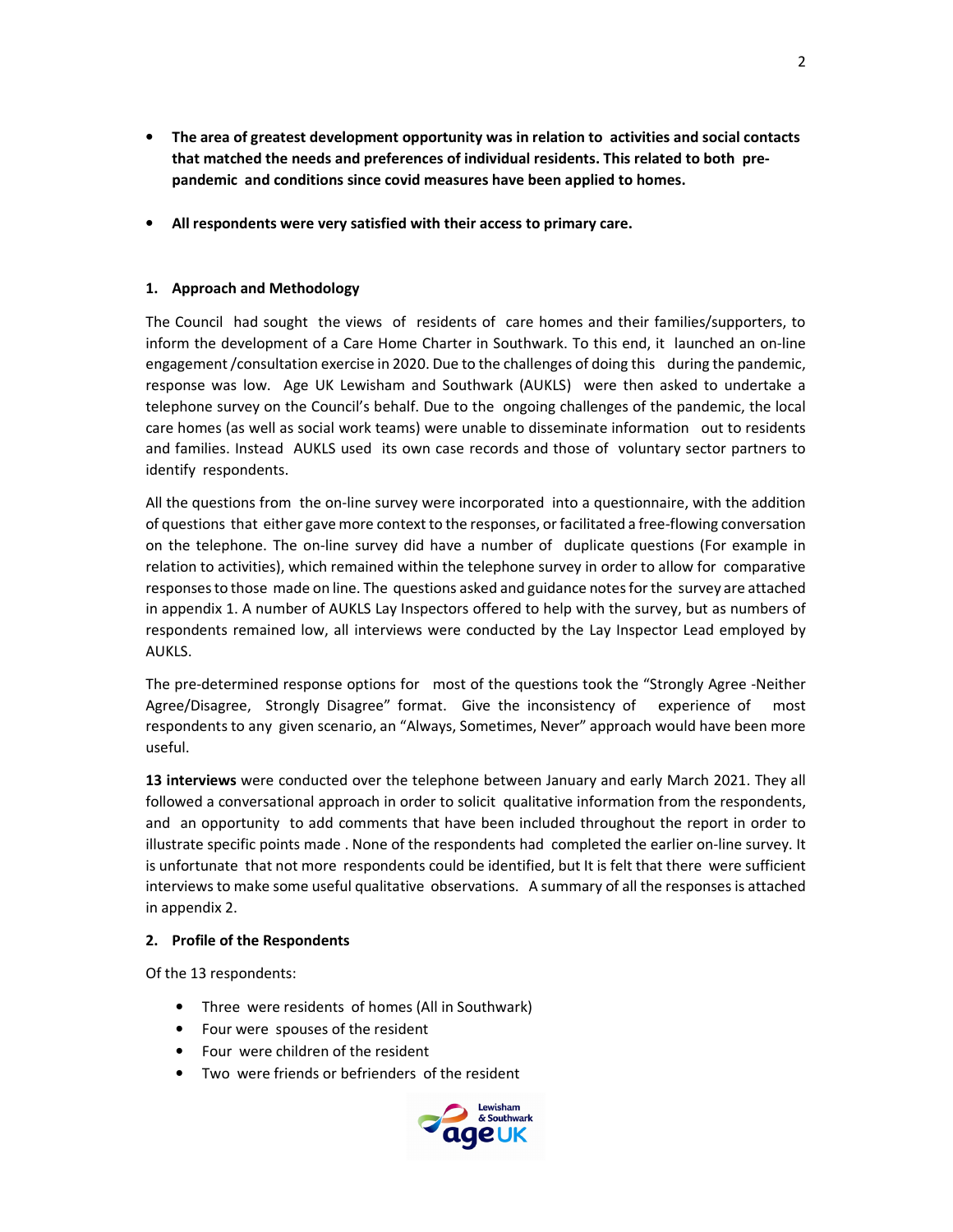#### **3. Profile of the residents and their care homes**

The survey spoke to respondents who were residents in all six older people's homes in Southwark, plus 4 out of borough homes. In summary:

- Dementia was the primary factor given as to why a care home was needed and remained a recurrent theme throughout the conversations.
- Two of the residents appeared to had "Deprivation of Liberty" notices applied. Three residents appeared to have no family to visit.
- Two residents interviewed maintain full mental capacity but required 24-hour care due to their frailty.
- Two residents had died within 12 months prior to the interview, but the views of their family members were included as their experience was still recent.
- One resident of a local home died shortly after his wife was interviewed.
- None of the deaths were covid related.

#### **Table one: Care Homes where people resided**

| <b>Homes inside Southwark</b><br><b>Gr'nh've Bl'grove Rose C W'terside Arcacia LB Karhu Har Greenvale Pear Tree</b> |  |                      |  |  |  |  |  | <b>Homes outside of Southwark</b> |  |
|---------------------------------------------------------------------------------------------------------------------|--|----------------------|--|--|--|--|--|-----------------------------------|--|
| <b>Twr B</b>                                                                                                        |  | <b>Queens O Elms</b> |  |  |  |  |  |                                   |  |
|                                                                                                                     |  |                      |  |  |  |  |  |                                   |  |

Most interviews focused upon the Southwark care homes. The four family members interviewed with loved ones in homes outside of Southwark felt that the homes in borough did not meet their loved ones needs. One was due to cultural linguistic requirements, two were because of a need for more specialist care for early onset dementias and the latter purely the level of personalized care that was available in the chosen home(Within Lewisham). These four respondents tended to respond positively in all areas.

As the majority of interviews were conducted with family and friends, it was not possible to ask details comprehensively in relation to all protected characteristics of the residents other than gender and race. Most residents were in their 80s, although two people were significantly younger and had been placed due to early onset dementia. In keeping with the age profile of very oldest members of Southwark's population, the majority of residents were women (10) with the majority (but not exclusively) of those who provided an ethnic breakdown were white.



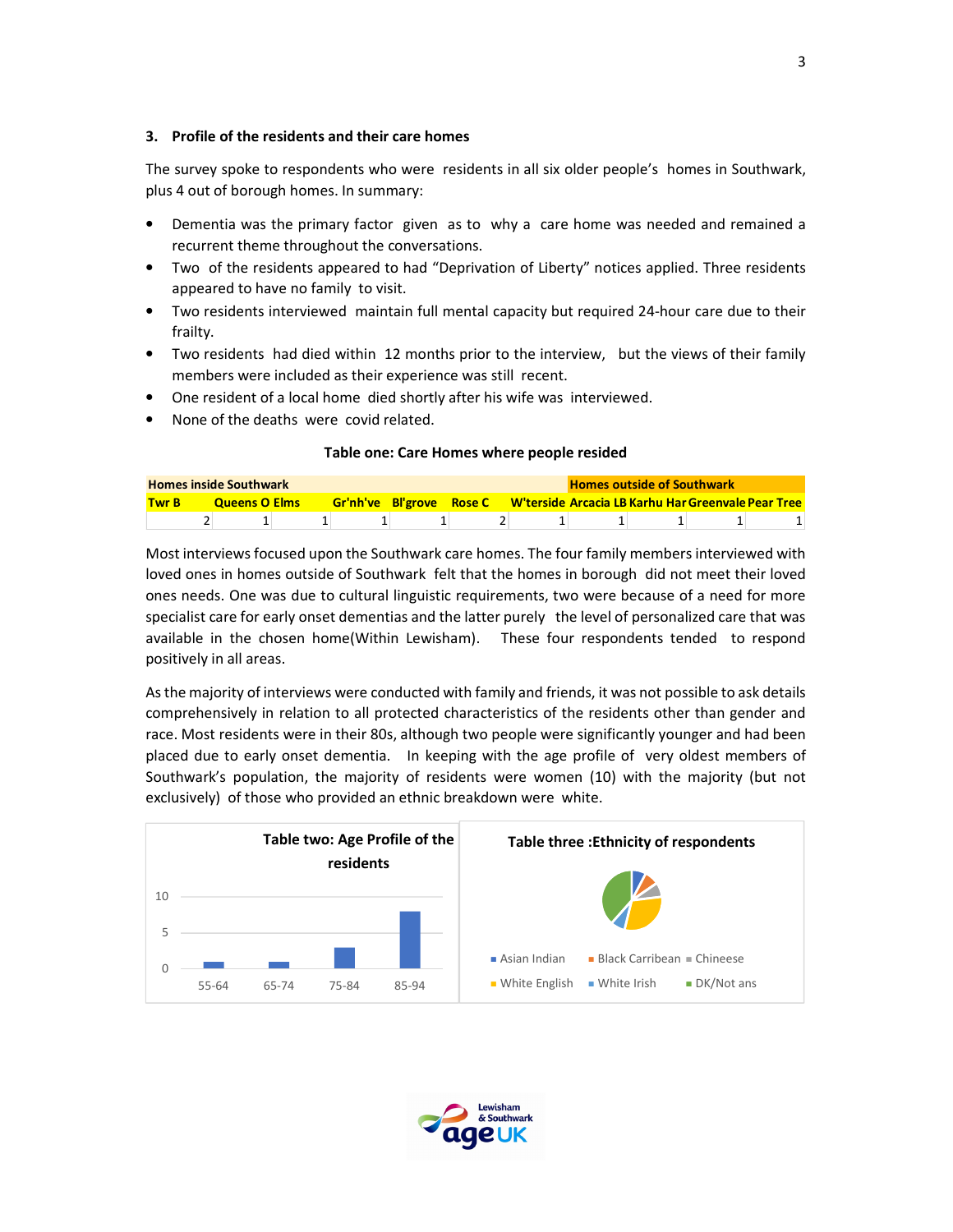#### **4. Experience during the covid pandemic**

#### **4.1 Quarantine Arrangements**

All but one resident had moved into a care home before the pandemic. The most recent admission was in a temporary "step down" nursing bed to facilitate a timely hospital discharge.

> "I was moved form the hospital late on a Friday night and wasn't sure where I had been taken.

A further 3 residents had been readmitted to their care home after a hospital admission during the pandemic and been subject to quarantine arrangements.

All said staff explained why quarantine was necessary and residents felt covid safe. Although one family member indicated that due to the manifestation of their parents' dementia, they did not really understand what was happening. Several indicated problems understanding care staff because of the masks that they wore. As masks are likely to remain for some time to come and given the issues of poor hearing so often experienced by older people, this is likely to be an ongoing issue.

"Mum was in hospital at the end of last year so had to be readmitted to the home so went through a period of isolation in her room and couldn't mix with other residents"

#### **4.2 Use of PPE**

Six of the family members indicated that they simply did not know if PPE had been used or how swab tests had been applied, as they could not go to visit to check. All three care home residents we spoke to confirmed that PPE was used at all times. One respondent who visited her husband in the garden over the summer /autumn in 2020 felt that the home could have been more proactive ensuring that PPE was used by other visitors.

> "Social Distancing and the wearing of masks by other visitors was not monitored during garden visits, and many families did not wear masks all the time and were physically hugging the resident they visited "

#### **4.3 Contact and visits to residents**

No one reported problems visiting their loved ones before the pandemic, although a number cited that in the evenings they may have to wait a while for the front door to be answered as less staff were

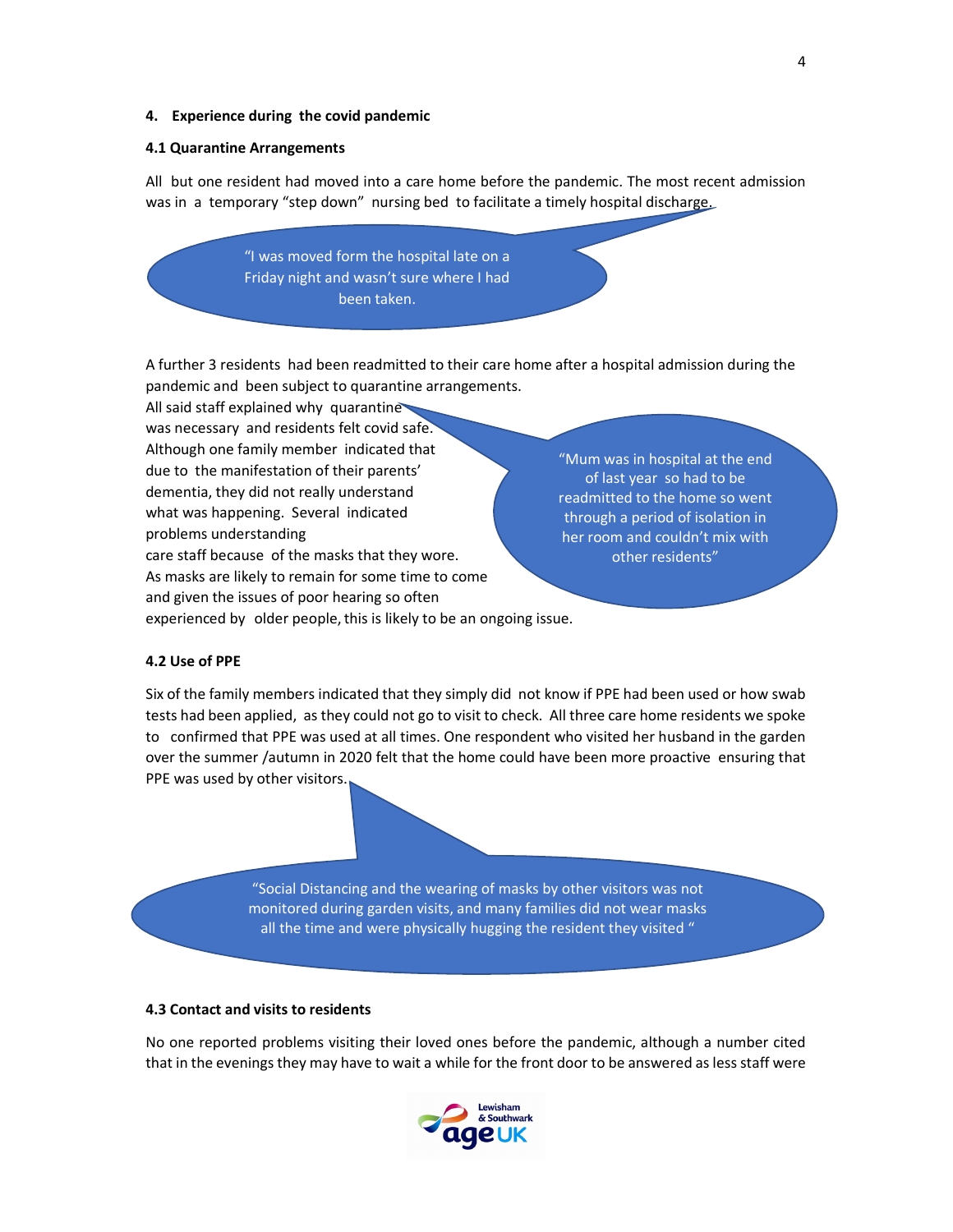on site. Experience of garden visits and the use of electronic communication during the pandemic was more mixed.



**Table four : Means of maintaining contact with Residents during the pandemic.** 

Respondents could choose as many methods of keeping in touch as they felt relevant. Telephoning remained the most common form of keeping in contact during the pandemic. Only three respondents had attempted to use some type of "Face time", with none finding it a satisfactory means of keeping in touch. One respondent indicated that her husband became too upset and confused on a video call, and needed a care worker with him at all times to explain what was happening. Five respondents highlighted problems with WIFI and mobile signals not reaching residents rooms.

Four family members had been allowed limited visits inside the home, only one of which was in a Southwark home.

#### **5. The quality of care provided**

No-one reported that they felt unsafe or that there were any safeguarding concerns. However, one respondent did provide a neutral response to this question. On further discussion, their safety related to whole hospital discharge process into a care home. This resident appeared to have very few family and friends to provide them support.

 Six out of the 13 respondents indicated either neutrally or negatively, that their privacy was compromised. For example, other residents (Living with dementia) coming into their room uninvited. Due to the WIFI and connectivity issues in residents' rooms, a number of family members said the only effective way to contact was to ring on the main switchboard and speak on the communal telephone .

> "We have not been able to have a private conversation all year"

Most respondents indicated that incidents were addressed quickly, although a number highlighted lack of responsiveness in relation to repairs.

**EXECTS AND THE STAFF AND THE TIME TO CARE I VISITED STAFF AND THE STAFF AND THE STAFF AND THE STAFF AND THE ST** "**Hit and miss**- some things I have pointed out were not addressed handyperson and get them to address it there and then"

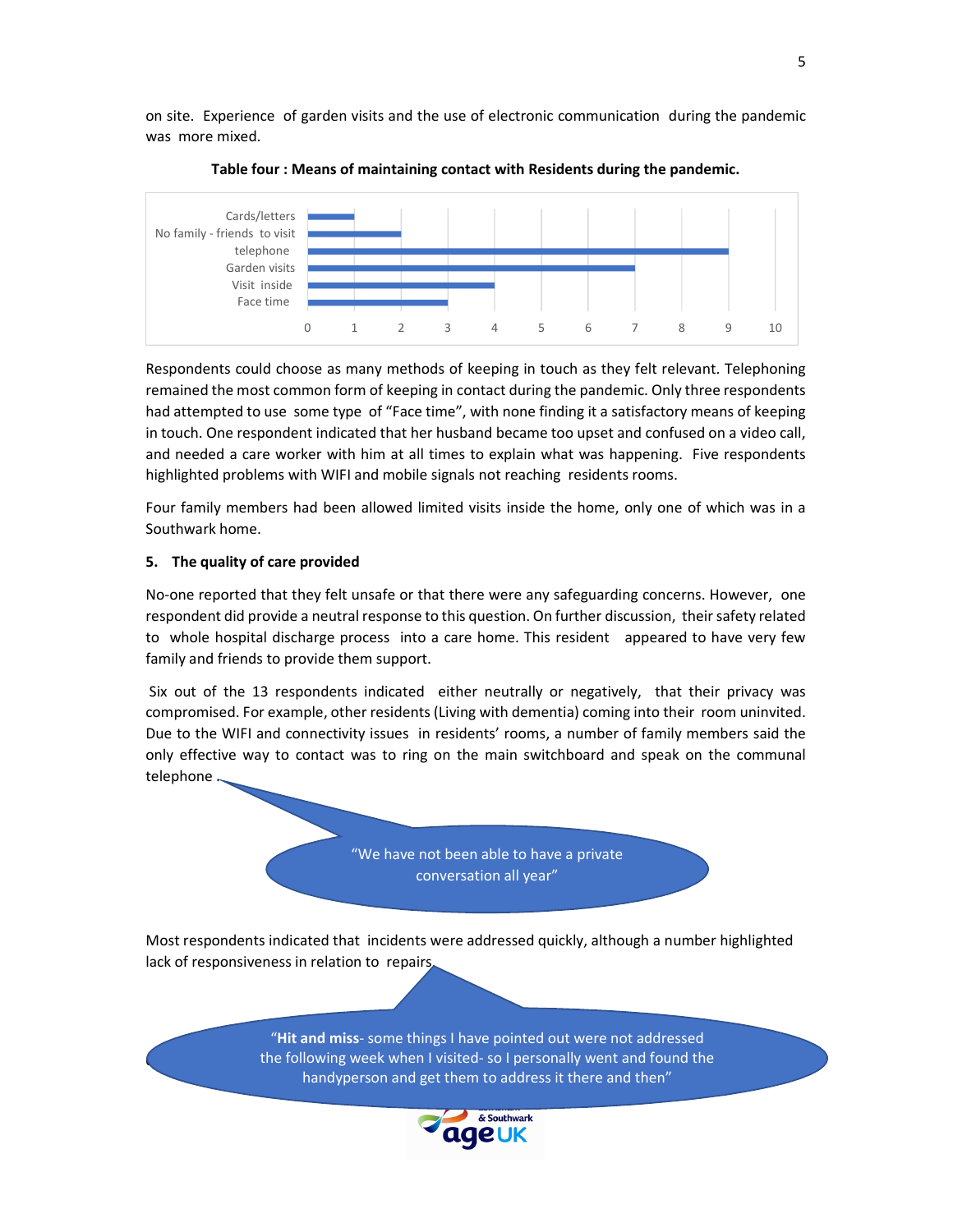The term "**Hit and miss"** kept coming up time and time again, when respondents were asked about care staff. It was noted that night time staff were more likely to

be agency or locum staff and did not know the residents as well as the daytime teams.

"**Hit and Miss.** There are many very good and kind carers, but there are others who only see it as a job"

Similarly, the importance of empathy and kindness as attributes of care staff were critical, with a number of respondents stating that they were not sure that training could address gaps in this area.

#### **Table five: There are enough staff to meet the needs of residents**

| Strongly<br>agree | <b>Agree</b> | <b>Neither</b> | <b>Disagree</b> | <b>Strongly</b><br><b>disagree</b> |
|-------------------|--------------|----------------|-----------------|------------------------------------|
|                   |              |                |                 |                                    |

As table five highlights, only three respondents felt that there were sufficient staff generally on duty. Both the residents we spoke to who maintained full cognitive functionality, said that staff were the only people that they could have a "Proper" conversation.

> I am about the only person on the floor who does not have dementia and it can be quite lonely as you can't have a conversation – the staff are lovely but they are too busy to be able to give me too much time to chat.

"Staff are sometimes too busy to do the softer" well-being work with residents that make all the difference"

 $\overline{1}$ ľ

> Although non-one indicated that basic levels . of care were not being met, a view was often expressed that staff did not have time to give the level of personalized care desired.

Despite this, 10 out of the thirteen respondents said that the care staff did try to get to know them well.

Feedback regarding the key worker systems was more mixed.

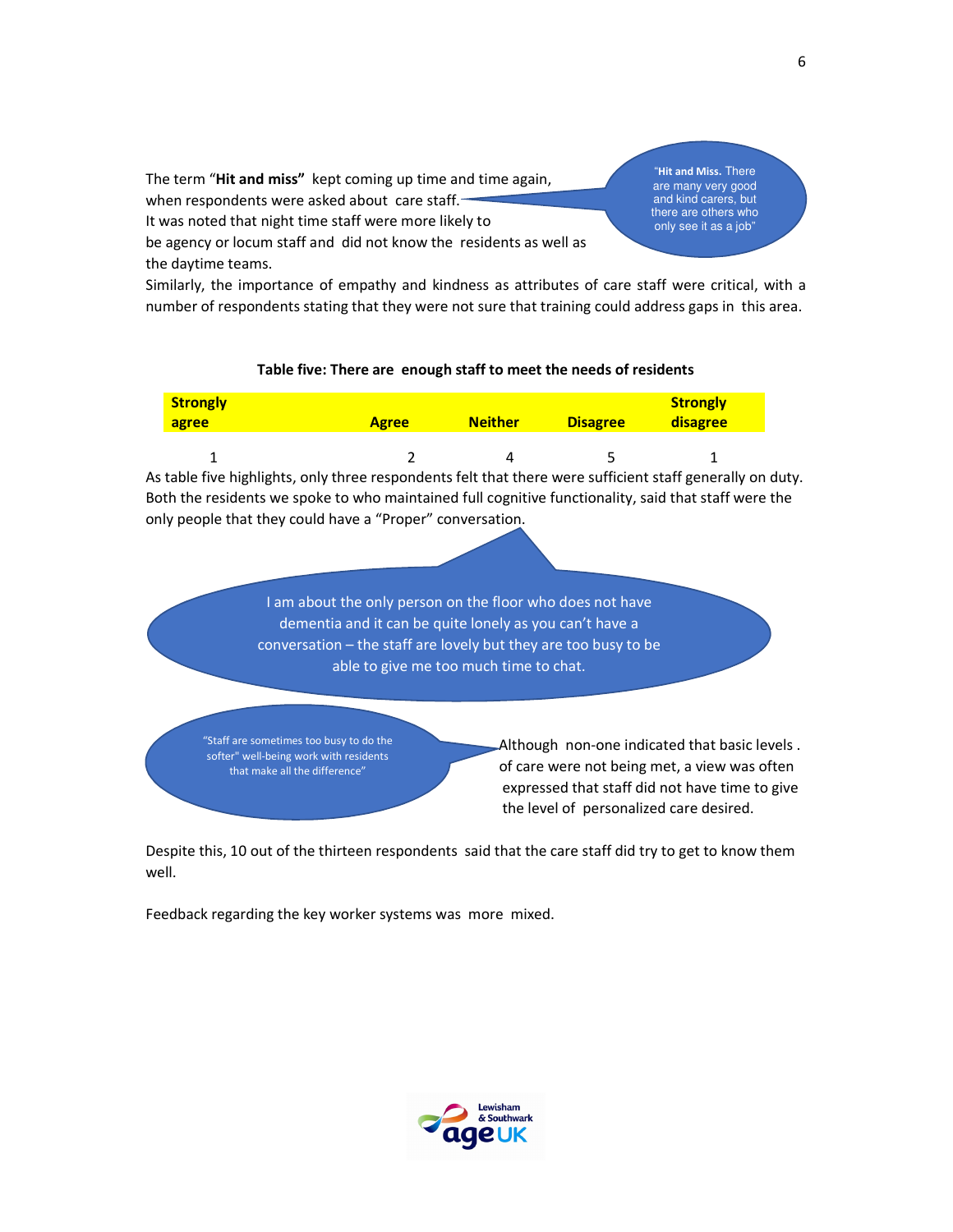

Although 8 respondents were positive about their key worker, there seemed to be inconsistency regarding to the caliber of key workers. A number of the family members interviewed indicated that they preferred or found it more productive to talk to the manager or deputy manager.



#### **7. Activities and social contact**

Access to activities and social contact that suited the individual residents' needs was probably the area that showed greatest scope for improvement. The majority of respondents were either neutral or negative in their responses in this area. This applied to their pre covid experience as well as that during the pandemic.



The reasons cited for this were varied but included:

- Activities tended to be in groups and not everyone enjoyed group activities.
- Some families explained that due to complexity of their loved one's dementia, "quieter" one to one activities and social contact was needed.

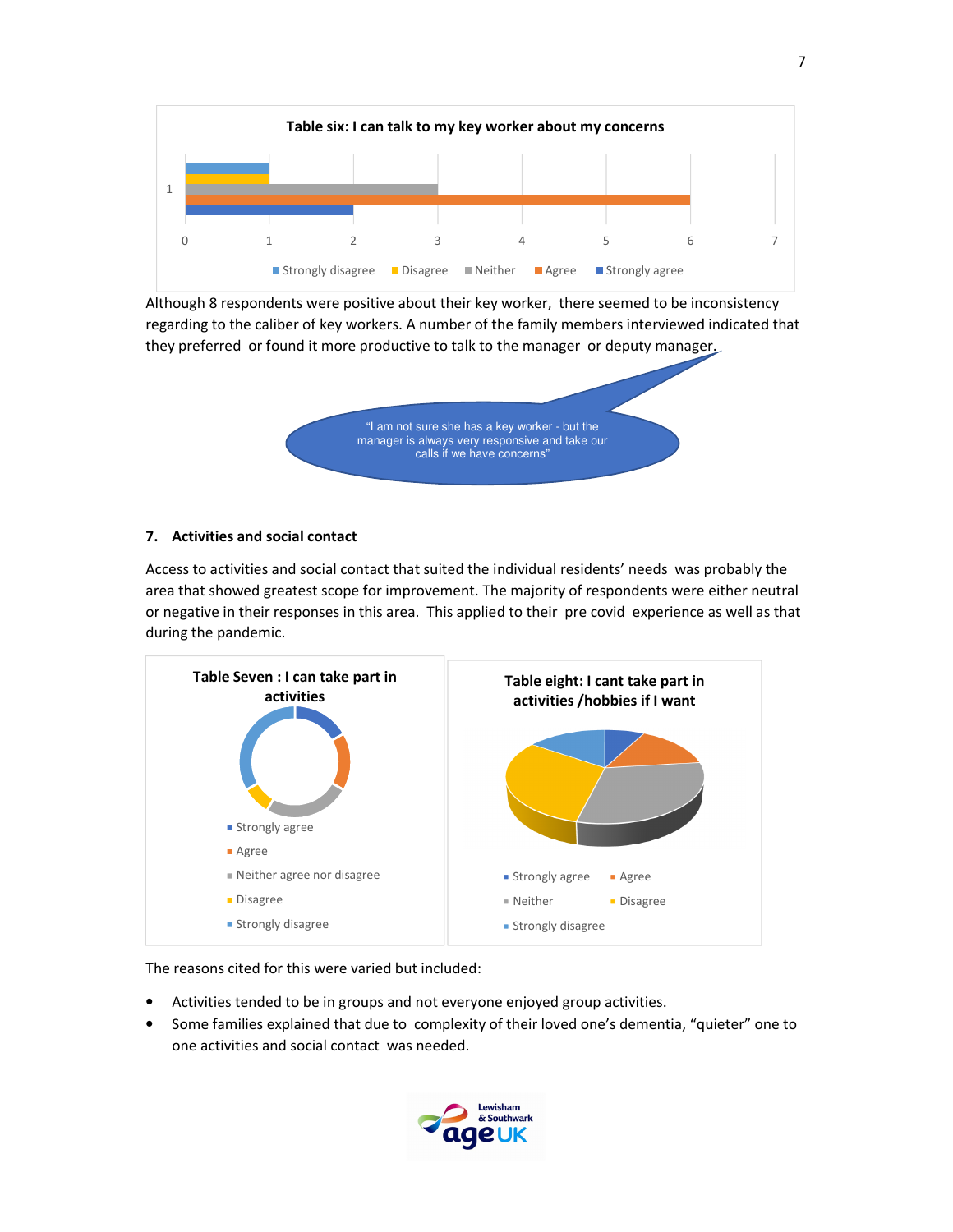- The two residents interviewed who did not have dementia felt that activities were "dumbed down" and not suitable for them.
- Staff not having the time to engage in personalized 121 activities with individual residents.
- Welcome the chance to get out and go on short local trips

All respondents indicated that once covid conditions allow, more could be done to improve activities and social contact for residents. There good examples were given of care homes taking a creative approach.

> My husband didn't like to get involved in activities, but he liked to sit in the reception as if he were a member of staff. He was especially interested in chatting to the maintenance guys as he used to be involved in that sort of work – they always made time for him and that really helped him settle in.

#### **8. Access to NHS Treatment**

Reassuringly all respondents indicated that they strongly or very strongly agreed that they had access to NHS care that the needed in the care home.

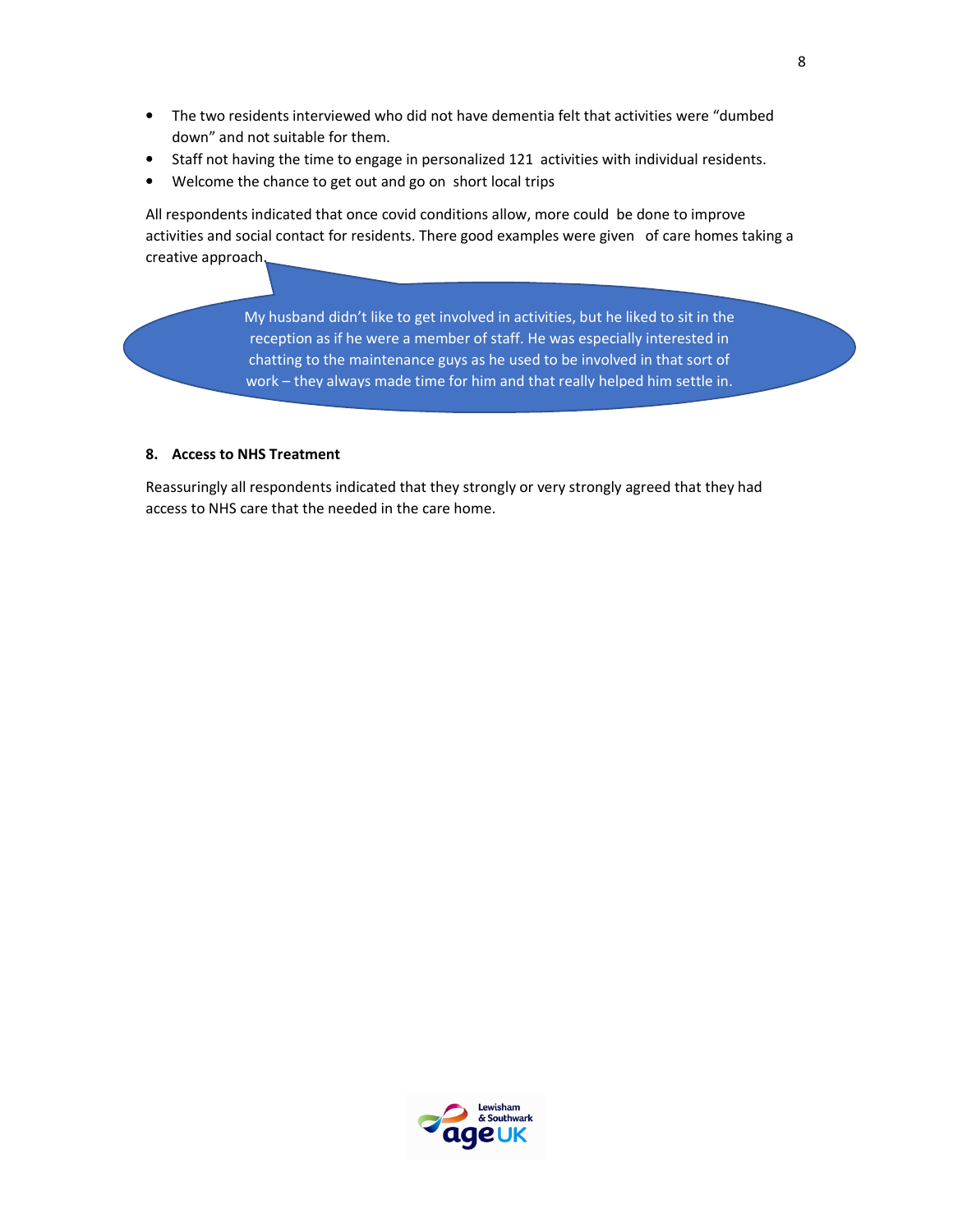## **Appendix one**

## **Lay Inspectors Care Home Telephone Survey Questions and Guidance Notes**

## **Background**

These notes provide guidance to volunteers undertaking care home quality telephone surveys trying to capture the experiences of residents within **care homes**. This work is expressly been commissioned by the council but cannot follow the usual lay inspector's relationship based and observational approach due to the ongoing covid restrictions. So, it has to be conducted over the telephone, as a pragmatic response until such time as we can get back into the homes. In the knowledge, that sadly for this telephone survey at least, very few residents will have either the physical or mental capacity to engage in the exercise.

We will however be exploring how we can develop the service to become part of a wider approach to ensure that good quality care is delivered for everyone, even those without families.

## **General Tips for filling in the form**

You can complete the form electronically, either by entering an "X", a dot or highlighting the response answer in **bold,** and typing in any comments into the comment box. Alternatively, you can complete hard copies and I will socially distanced collect them once completed.

The vast majority of questions have been set by the council, and therefore we do not have a great deal of flexibility for this particular exercise. We have however added a number of questions that relate to the older person who lives in the home, in order to established a personalized portrait of the resident, as well as adding comment boxes under most questions to record any other relevant information that is given.

Always introduce yourself as a volunteer from Age UK Lewisham and Southwark, that we are relaunching the Lay Inspectors Service and until such time as it is safe to go back into care homes, we want to hear about people's experience of care: both prior and since the pandemic. It will probably take between 15 and 30 minutes to complete.

You can stress that the answers that they give will support the development of a local Care Charter for residential homes in Southwark, and therefore help to improve the quality care in the future. You can explain that this is a priority for Southwark Council, who are funding this work.

Make the discussions as conversational as possible, using the standardized questions set by the council as your guide to the conversation. Apply "Active Listening" techniques, for example give people time to think and accept silences, to recap what people have told you to ensure that you have understood what they meant and don't give your opinion unless it is asked for.

Speak clearly and slowly, being aware that if you are talking to a resident (and even some family members) there is a strong possibility that they may have memory issues, hearing impairment etc.

If you are speaking to a family member or friend, explain that we will record their personal contact details to ensure that we can feed back as required, but the questions relate to the

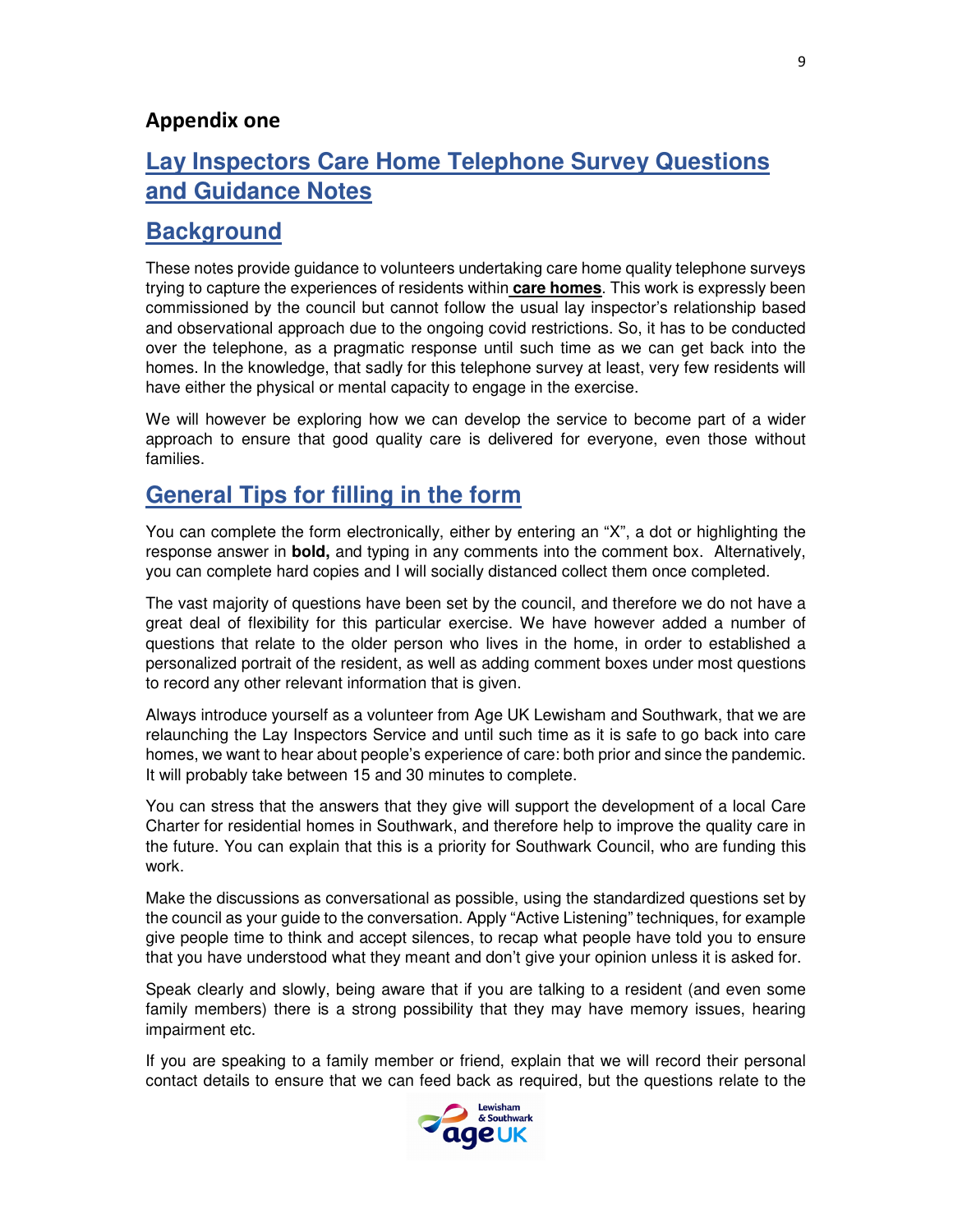resident of the care home. Check with people responding if they have completed a survey over the past few weeks on line with the council. If so continue the interview, but make a note that they have also answered on line.

If you have any safeguarding concerns, report this immediately to the Lay Inspector Service Lead or other manager within Age UK Lewisham and Southwark. If they are not available, contact a manager at Age UK Lewisham and Southwark.

Stress that Age UK Lewisham and Southwark will not pass on personal details without express permission, other than if safeguarding concerns have been identified.

## **Section one - About the person in the care home**

## **Question 1 What is your name /the name of the person living in the care home?**

We have added this question, but it is optional and names will not be fed back to the council or care home (unless there are safeguarding concerns or we have formal consent to do so in any other circumstance).

## **Question 2 Tel me a bit about yourself / the person in the care home**

We have added this question, as it is important for the respondent to feel that they have a chance to tell their own story. Please record some basic details, so we get a picture of the older person living in the care home. We will not feedback confidential information to the council, although it may help to provide some anonymised portraits. (with additional consent subsequently sought by the Lay Inspector Service Lead)

### **Question 3: Care Home do you live in? (Optional)**

Just the name and provider if known, i.e. Greenhive – Anchor.

### **Question 4: How long have you lived in this Care Home?**

The council want to ask this question to determine the experience of those who have moved into a care home under the pandemic. There is a space for comments on the admission process into a home, as it may have been quite complex for some people.

## **Section 2 - care home move and care staff support**

These questions are **only** asked for people who have moved in to the home since **March 2020**, to seek the specific views of people who have entered a home since the start of the pandemic.

- **Question 5 When you first moved into the home, did you go into a 14-day isolation period?**
- **Question 6 Did the care staff help you to understand why you needed to isolate?**

The council wish to ensure that good infection controls for new residents have been enforced, and delivered in a person-centered way.

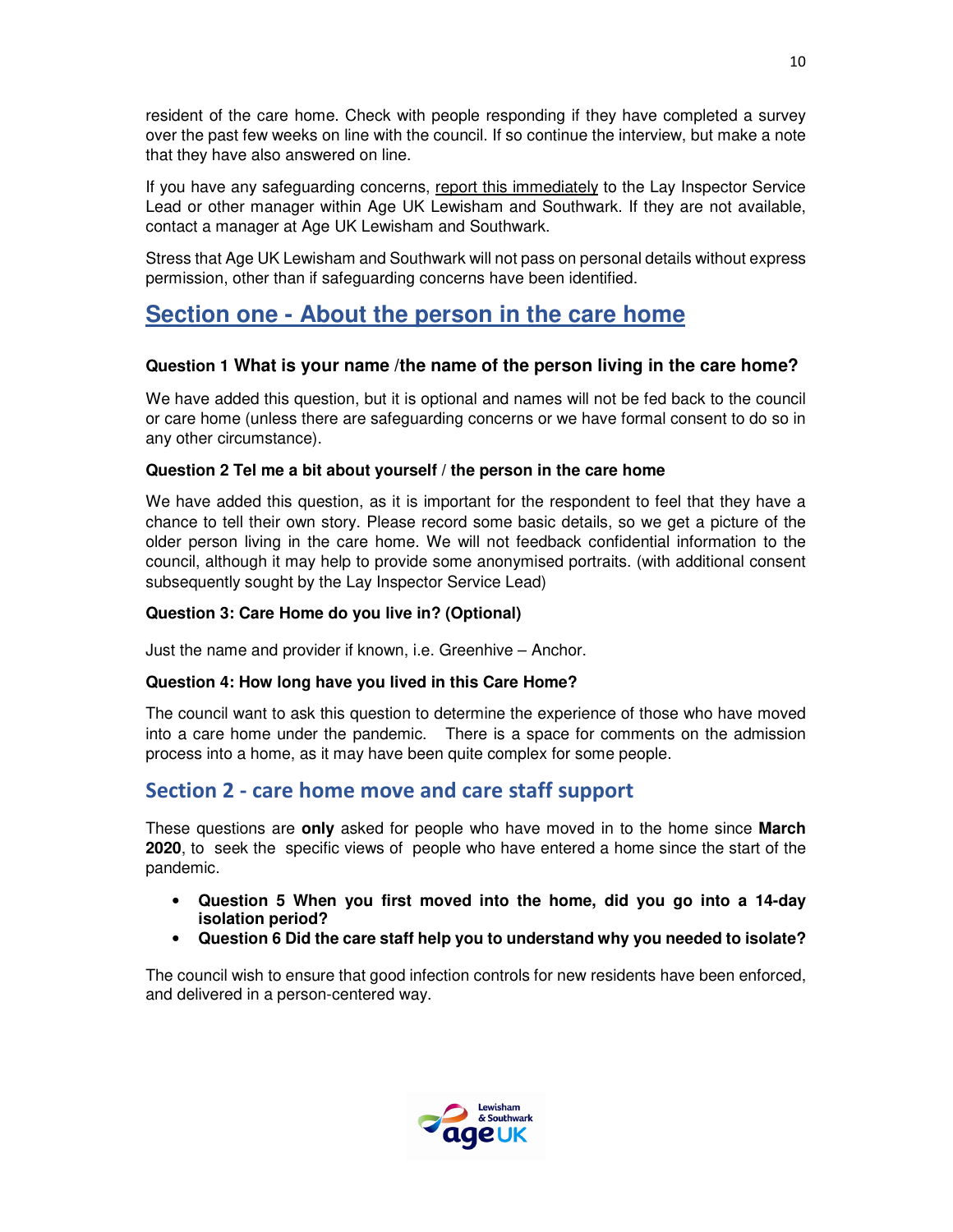## **Section 3 - staff and personal protective clothing**

All questions from this point on relate to **everyone**, irrespective of how long they have lived in the home

## • **Question 7 How often are the care staff in personal protective clothing?**

This is being asked by the council to establish if protective clothing, masks, gloves etc, are being consistently worn by care staff. Please also make a note in the comment section if there are issues about cleaners, catering and other non-care staff are not wearing appropriate protective gear.

### • **Question 8 Did the care staff help you to understand why they needed to wear protective clothing?**

This is being asked by the council to ensure that care staff maintain an ongoing and personcentered dialogue with residents about the need for PPE.

## **Section 4 - additional questions**

These questions relate to **everyone**, and seek views on the experience of care provided by the home

### • **Question 9. How often were you given opportunities to talk to and see your family and friends?**

This is being asked by the council to determine whether contact was facilitated by the home between residents and families during the pandemic. It may be useful to include some qualitative description in the comment box.

### • **Question 10 Please describe the visits, were they through a digital screen, in the garden, through the window, etc.**

This question leaves free text to describe how the actual or virtual visits took place. It is unlikely that there were many family visits to homes since the pandemic (Other than end of life visits) but there may have been several different approaches used, so record all of them. Just provide brief details, (such as "a video call once a week using zoom"," we were allowed to meet outside in the garden when the weather was good" "we could make one phone call per week) we know that WIFI connections are generally not great in care homes, so there may have been attempts to use google that were unproductive. All this is rich information to feed back.

• **Questions 11,12, 13,14,15 – relate to general good quality care.** 

These are a series of questions set by the council to give respondents an opportunity to give their views on aspects of care being provided. These are expressed as a series of statements voiced by a resident and were co designed with older people and draw on best practice. They are likely to form the basis of a quality mark for the future Residential Care Charter.

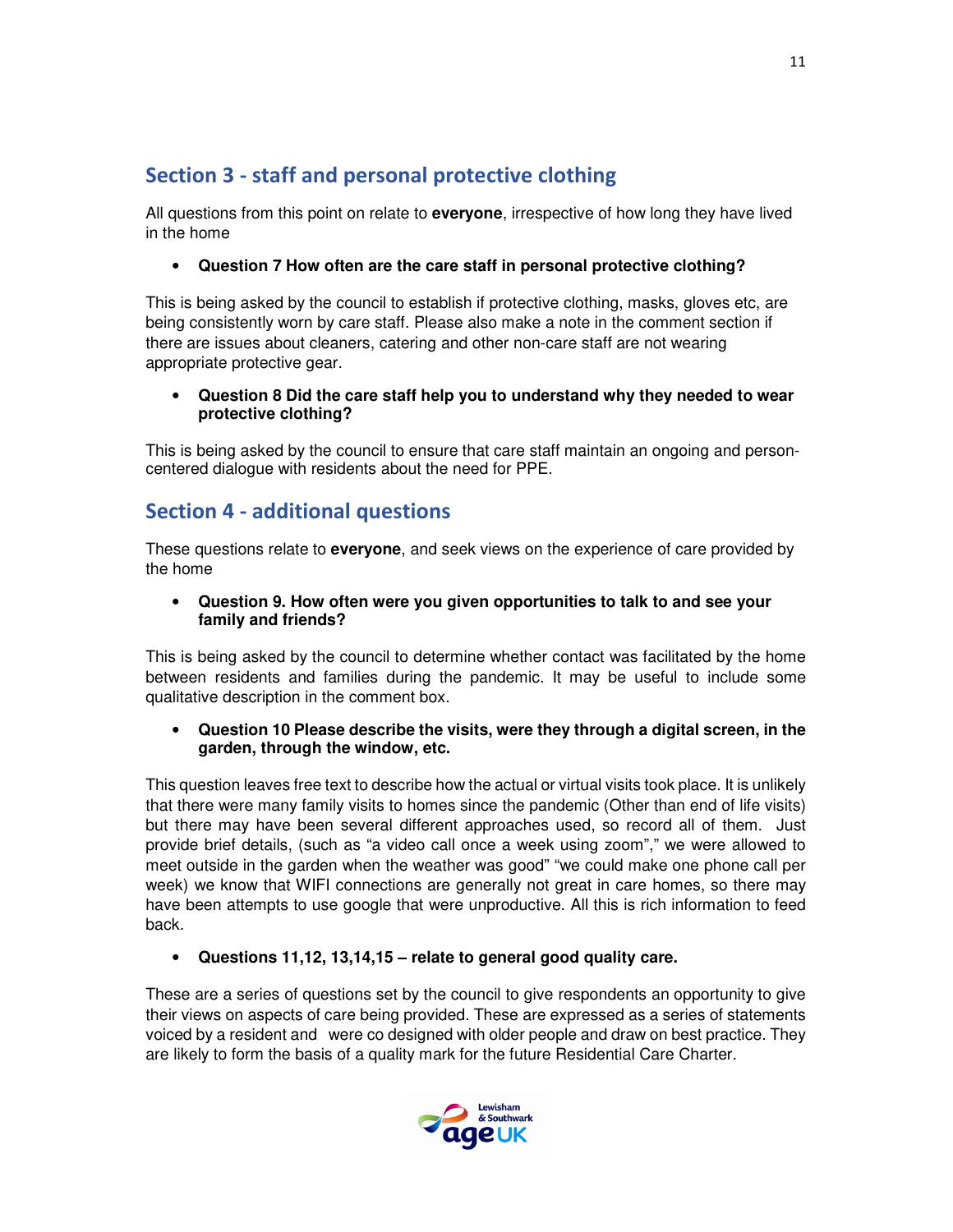You should explain that they will be asked which response feels most relevant for different aspects of care - "Strongly agree", "Agree"," Neither agree or disagree"," Disagree" or "Strongly disagree".

You can record any relevant qualitative comments made by the respondent in the comments box.

## **Section 5 - About you (the person completing the survey)**

This section relates to the personal details of the person **completing** the survey,

## • **Question 16 Are you:**

Just indicate if the person you are speaking to is either the resident of a care home a family member or some other type of relationship, i.e. friend etc.

### • **Question 17 Did you take part in the on-line survey posted by the council in November/ December 2020?**

Check if they have already responded to the council's on-line survey. We understand response so far has been very low indeed. However, if they have already responded, don't worry as the responses they provide us are likely to be more qualitative and any double counting can be noted when reporting back.

## • **Question 18: Contact details for the person completing the survey:**

You can stress that we will not pass on their personal details unless we are given express permission to do so (or there are safeguarding concerns that need to be immediately addressed). We would however would like to feed back to them the high-level outcome of the survey.

## **Section 6 - Equalities Questions**

These questions are optional, but explain it helps us, the council and care homes to ensure that we represent the views of Southwark's Diverse communities.

The council on line survey form does not include a question on ethnicity – but we have included the Age UK LandS categorizations of ethnicity, and will feed that back to the council.

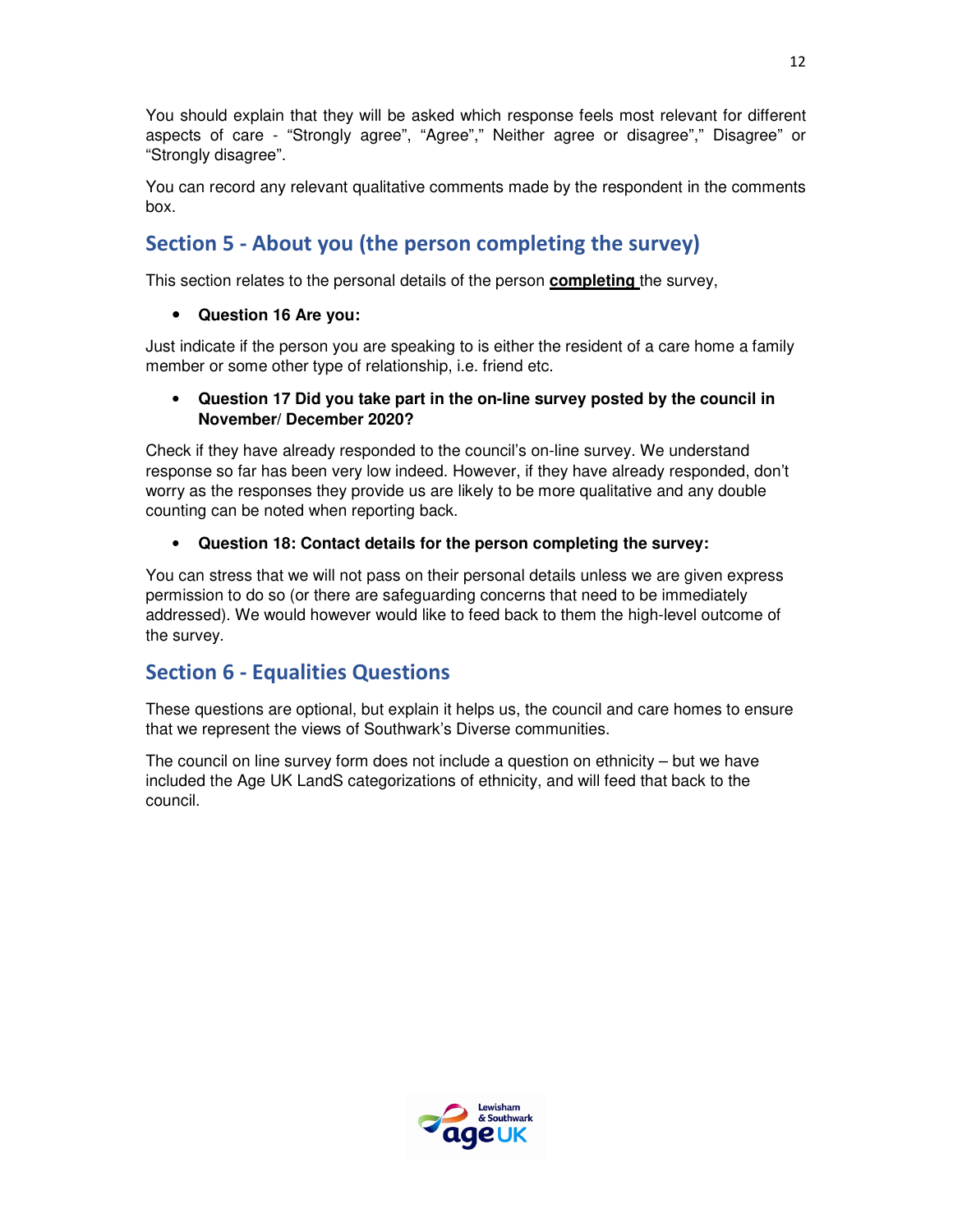# **Appendix 2 Summary of responses**

| Section One - About the person in the care home     |                 |           |             |                     |              |                |                |                   |       |                |                |
|-----------------------------------------------------|-----------------|-----------|-------------|---------------------|--------------|----------------|----------------|-------------------|-------|----------------|----------------|
|                                                     |                 |           |             | Older               |              |                |                |                   |       |                |                |
|                                                     |                 |           |             | Perso               | Fam/Fri      |                |                |                   |       |                |                |
| 1 SU profile summary                                |                 |           |             | n                   | end          |                |                |                   |       |                |                |
|                                                     |                 |           |             | 3                   |              | 10             |                |                   |       |                |                |
|                                                     |                 |           |             |                     |              | <b>Dementi</b> | Frail          |                   |       |                |                |
|                                                     |                 |           |             | <b>Early</b>        |              | a meant        | but            |                   |       |                |                |
|                                                     |                 |           |             | onset               | could        |                | no             |                   |       |                |                |
|                                                     |                 |           |             | deme                | not live     |                | deme           |                   |       |                |                |
| 2. Summary                                          |                 |           |             | ntia                |              | at home        | ntia           |                   |       |                |                |
|                                                     |                 |           |             | $\overline{2}$      |              | 9              | $\overline{2}$ |                   |       |                |                |
| 3. Name of care home                                |                 |           |             |                     |              |                |                |                   |       |                |                |
|                                                     |                 |           |             | Quee                |              |                | Gr'nh          | Bl'gr             | W'sid | Rose           | <b>Towe</b>    |
| (In borough homes on this line)                     |                 |           |             | ns O                | <b>Elms</b>  |                | 've            | ove               | e     | Crt            | rB             |
|                                                     |                 |           |             | 1                   | 1            |                | $\mathbf{1}$   | $\mathbf{1}$      | 1     | $\overline{2}$ | $\overline{2}$ |
|                                                     |                 |           |             |                     |              |                |                | <b>Karh</b>       |       |                |                |
|                                                     |                 |           |             | Green               | Pear         |                | <b>Arcac</b>   | ū.<br><b>Harr</b> |       |                |                |
|                                                     |                 |           |             |                     | <b>Tree</b>  |                | ia LBC         | ow                |       |                |                |
|                                                     |                 |           |             | way<br>$\mathbf{1}$ | $\mathbf{1}$ |                | $\mathbf{1}$   | $\mathbf{1}$      |       |                |                |
|                                                     |                 |           |             |                     |              |                |                |                   |       |                |                |
|                                                     |                 |           |             |                     |              |                |                |                   |       |                |                |
|                                                     |                 |           |             | Less <sub>5</sub>   | More 5       |                |                |                   |       |                |                |
| 4. How long in home                                 |                 |           |             | m                   | m            |                |                |                   |       |                |                |
|                                                     |                 |           |             | 1                   |              | 12             |                |                   |       |                |                |
| Section 2 - care home move and care                 |                 |           |             |                     |              |                |                |                   |       |                |                |
| staff support                                       |                 |           |             |                     |              |                |                |                   |       |                |                |
| 5. 14-day isolation                                 | Yes             | <b>No</b> | Don't know  |                     |              |                |                |                   |       |                |                |
|                                                     | 4               |           |             |                     |              |                |                |                   |       |                |                |
|                                                     |                 |           |             |                     |              |                |                |                   |       |                |                |
| 6. care staff help to understand                    |                 |           |             |                     |              |                |                |                   |       |                |                |
| isolate                                             | Yes             | <b>No</b> | Don't know  |                     |              |                |                |                   |       |                |                |
|                                                     | 4               |           |             |                     | 0            |                |                |                   |       |                |                |
| <b>Section 3 - staff and personal</b>               |                 |           |             |                     |              |                |                |                   |       |                |                |
| protective clothing                                 |                 |           |             |                     |              |                |                |                   |       |                |                |
|                                                     |                 |           | <b>Most</b> | Someti              |              |                |                |                   |       |                |                |
| 7. Care staff in PPE                                | <b>All time</b> |           | time        | me                  |              | <b>Never</b>   | <b>DK</b>      |                   |       |                |                |
|                                                     |                 | 7         |             |                     |              |                |                | 6                 |       |                |                |
| 8. Care staff explain PPE                           | <b>Yes</b>      |           | <b>No</b>   | <b>DK</b>           |              |                |                |                   |       |                |                |
| Section 4 - Quality of care                         |                 |           |             |                     |              |                |                |                   |       |                |                |
| additional questions                                |                 | 7         |             |                     | 6            |                |                |                   |       |                |                |
| 9. Opportunities to talk to and see friends +family |                 |           |             |                     |              |                | <b>Daily</b>   |                   |       |                |                |
|                                                     |                 |           |             |                     |              | 8              |                |                   |       |                |                |
|                                                     |                 |           |             |                     |              |                |                |                   |       |                |                |
|                                                     |                 |           |             |                     |              |                |                |                   |       |                |                |

| <b>10. Visits and contact during</b><br>covid | <b>Face</b><br><b>time</b> | <b>inside</b> | <b>Visit Garden telepho</b><br><u>sa visits su</u> | ne | <b>No</b><br>family -<br><u>friends</u><br>to visit |
|-----------------------------------------------|----------------------------|---------------|----------------------------------------------------|----|-----------------------------------------------------|
|                                               | 3                          | 4             |                                                    |    |                                                     |

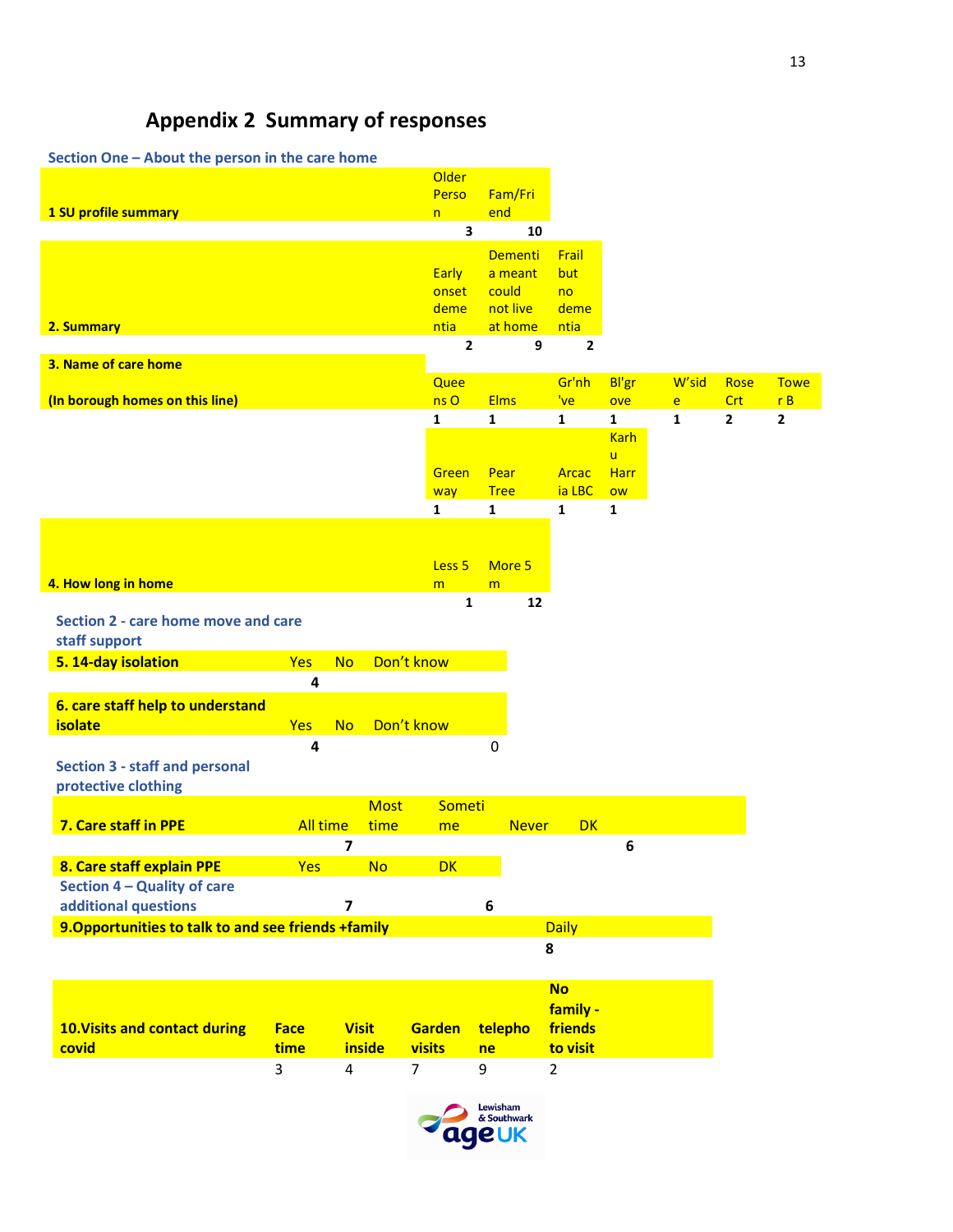|                        | <b>Strongly</b> |                |                |                 | <b>Strongly</b> |  |
|------------------------|-----------------|----------------|----------------|-----------------|-----------------|--|
| Q11                    | agree           | <b>Agree</b>   | <b>Neither</b> | <b>Disagree</b> | disagree        |  |
| I can take part in     |                 |                |                |                 |                 |  |
| activities / hobbies   |                 |                |                |                 |                 |  |
| if I want to           | 1               | $\overline{2}$ | 4              | 4               | $\overline{2}$  |  |
| ve access to an        |                 |                |                |                 |                 |  |
| the health/NHS         |                 |                |                |                 |                 |  |
| services that I        |                 |                |                |                 |                 |  |
| need                   | 6               | 7              |                |                 |                 |  |
| <b>Staff deal with</b> |                 |                |                |                 |                 |  |
| incidents and          |                 |                |                |                 |                 |  |
| accidents quickly      |                 |                |                |                 |                 |  |
| and openly and         |                 |                |                |                 |                 |  |
| they learn from        | 1               | 8              | 3              | 1               |                 |  |
| Staff are good at      |                 |                |                |                 |                 |  |
| caring for my          |                 |                |                |                 |                 |  |
| needs                  | 1               | 8              | 4              |                 |                 |  |
|                        |                 |                |                |                 |                 |  |
| I can talk to my       |                 |                |                |                 |                 |  |
| keyworker about        |                 |                |                |                 |                 |  |
| my concerns            | $\overline{2}$  | 6              | 3              | 1               | $\mathbf{1}$    |  |

| 12                                                   | <b>Strongly</b><br>agree | <b>Agree</b> |    | <b>Neither</b><br>agree nor<br>disagree | <b>Disagree</b> | <b>Strongly</b><br>disagree |
|------------------------------------------------------|--------------------------|--------------|----|-----------------------------------------|-----------------|-----------------------------|
| Staff have a<br>professional<br>manner               |                          |              | 11 | 1                                       |                 |                             |
| <b>Staff are well</b><br>trained to look<br>after me |                          |              |    | 5                                       |                 |                             |

 $\overline{1}$ 

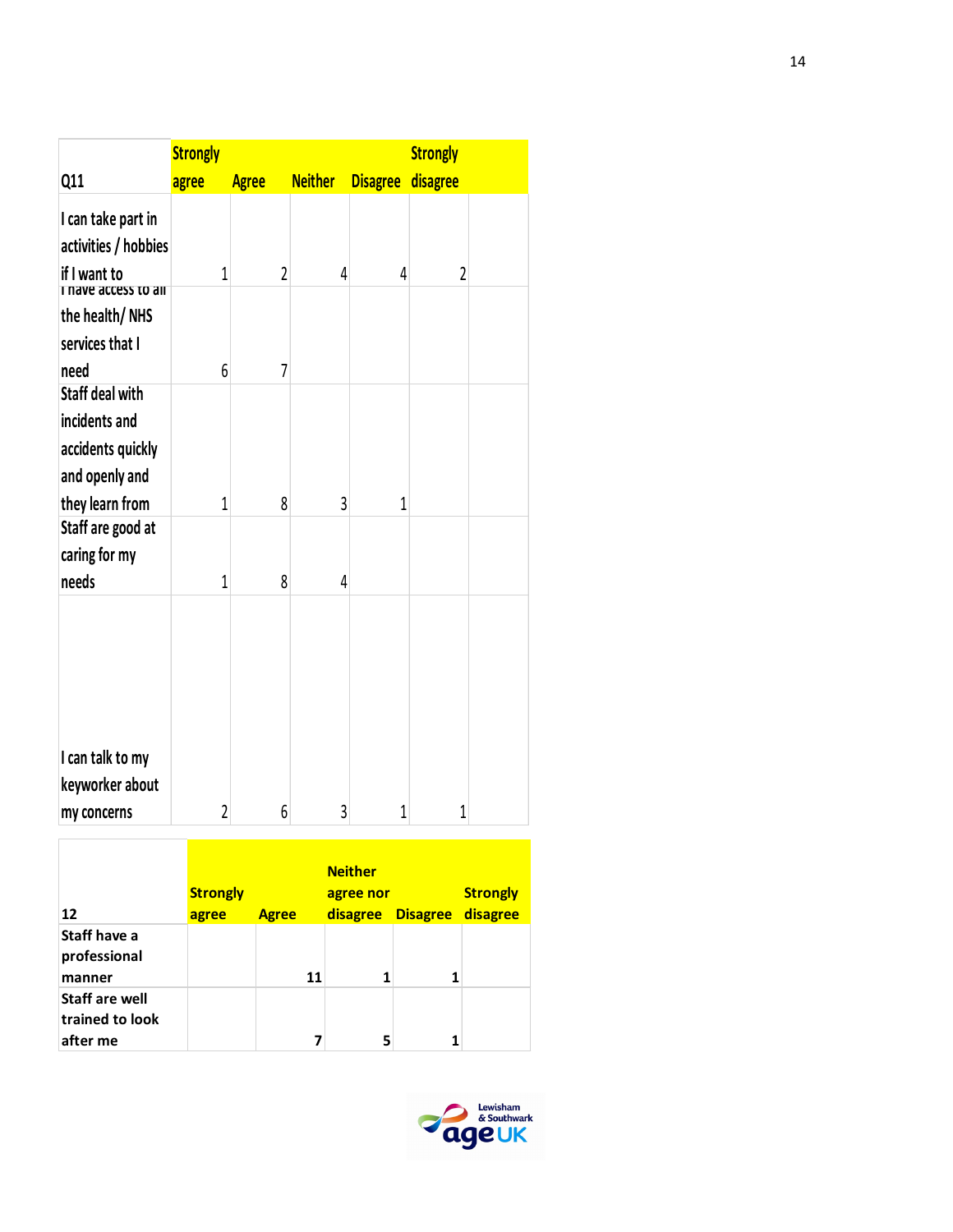| 13                                                                                                                                         | <b>Strongly</b><br>agree | <b>Agree</b> | <b>Neither</b><br>agree nor<br><b>disagree</b> | <b>Disagree</b> | <b>Strongly</b><br>disagree |
|--------------------------------------------------------------------------------------------------------------------------------------------|--------------------------|--------------|------------------------------------------------|-----------------|-----------------------------|
| When there is a change in staff, the<br>quality of my care remains the<br>same.                                                            |                          | 6            | 5                                              |                 |                             |
| Staff are well trained to undertake<br>'wellbeing checks' and know when I<br>not feeling well<br>am                                        |                          | 8            | 4                                              |                 |                             |
| Recently staff have had to take<br>coronavirus swabs they explain to<br>me what they are doing, and I<br>understand why they need to do it |                          | 5            |                                                |                 |                             |

Г

| 14                            | <b>Strongly</b><br>agree | <b>Agree</b> | <b>Neither</b><br>agree nor | <b>Strongly</b> no family<br>disagree Disagree disagree - friends |  |
|-------------------------------|--------------------------|--------------|-----------------------------|-------------------------------------------------------------------|--|
|                               |                          |              |                             |                                                                   |  |
|                               |                          |              |                             |                                                                   |  |
| I can take part in activities |                          | 7            | 3                           |                                                                   |  |

|                                                                | <b>Strongly</b> |              | <b>Neither</b><br>agree nor |                 | <b>Strongly</b> |
|----------------------------------------------------------------|-----------------|--------------|-----------------------------|-----------------|-----------------|
| <b>15. Quality of care</b>                                     | agree           | <b>Agree</b> | disagree                    | <b>Disagree</b> | disagree        |
| The care workers have a good<br>understanding of what care you |                 |              |                             |                 |                 |
| need from them.                                                | 3               | 6            | 2                           |                 |                 |
| The care workers know you well.                                |                 |              | 2                           |                 |                 |

| Section 5 - About the Person completing the survey |                     |    |  |                           |  |  |  |  |  |  |  |
|----------------------------------------------------|---------------------|----|--|---------------------------|--|--|--|--|--|--|--|
| 16 Are you                                         | <b>Resident Fam</b> |    |  | <b>Partner Oth/friend</b> |  |  |  |  |  |  |  |
|                                                    |                     |    |  |                           |  |  |  |  |  |  |  |
| 17. On line survey                                 | <b>P</b> Yes        | No |  |                           |  |  |  |  |  |  |  |
|                                                    |                     | 13 |  |                           |  |  |  |  |  |  |  |